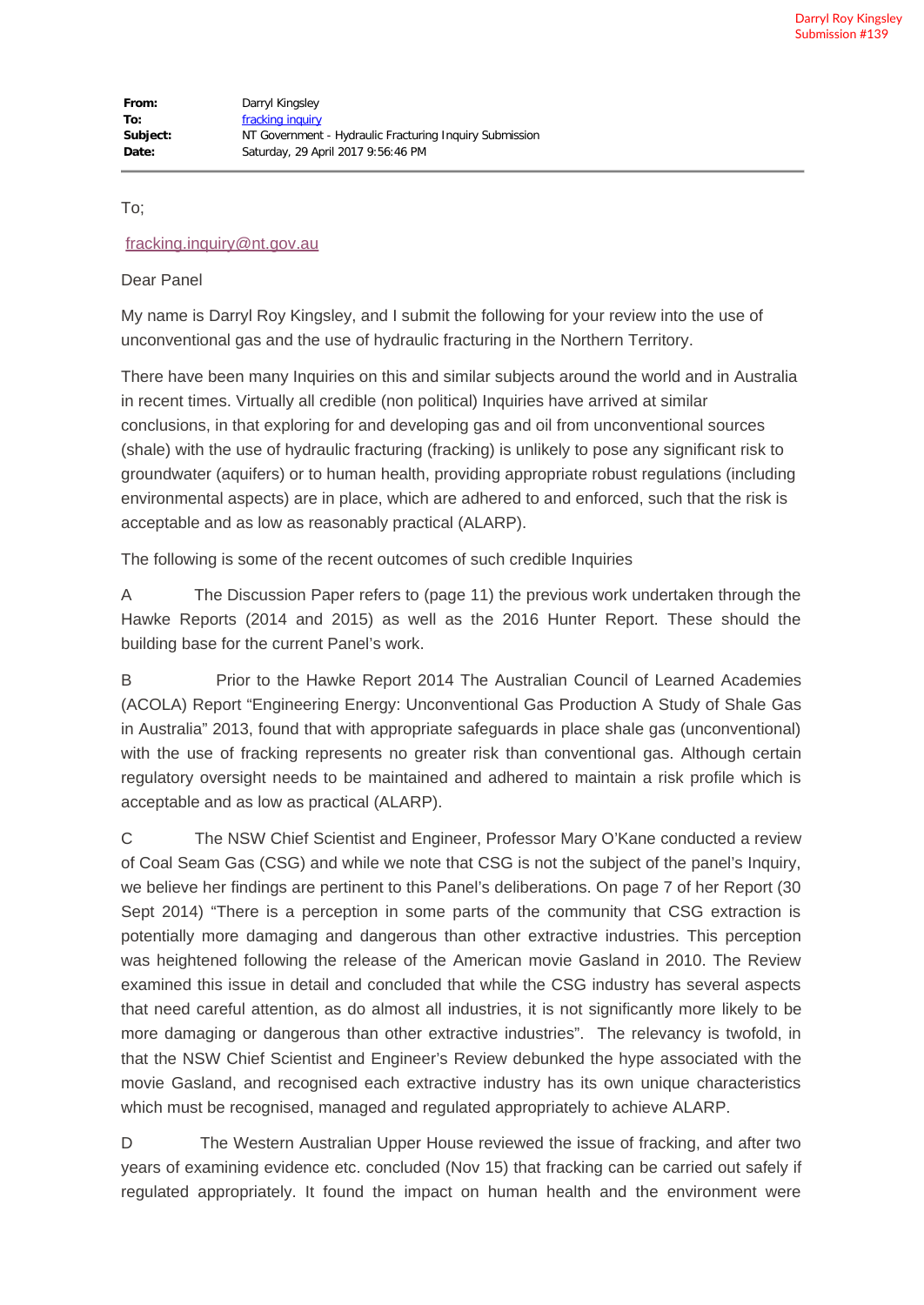'negligible' despite widespread concerns about the practice.

E The South Australian (SA) Natural Resources Committee recently completed a two year Inquiry into unconventional gas and the use of fracking, and issued it's final Report on 30 November 2016. It's key recommendation against it's first Term of Reference was that unconventional gas (fracking) is unlikely to have any impact on groundwater (aquifers).

F As mentioned, there have been many Inquiries worldwide, but the UK is also very relevant to Australia, as its ownership to mineral rights is similar to Australia. The UK had a very rigorous inquiry carried out by the Royal Society and the Royal Academy of Engineering specifically to do a report on hydraulic fracturing and shale gas. Professor Sir Mark Walport UK Chief Scientist gave a speech predominantly focussed on Risk and Innovation in Germany in September 2014, summed up the findings, with the following

"There are really 3 science and engineering concerns about hydraulic fracturing (fracking). The first of these is: will it cause earth tremors? The second is: will you get contamination of the water table? And the third is: will there be fugitive release of the methane gas? (In other words if you leak all the gas then you lose the advantage of it as a fossil fuel). And what the science and the engineering tells you is that this is a drilling technology and no drilling technology is completely risk-free. **But if it is done well, if it is engineered well, if it is governed well, then it is as safe as any other form of drilling**, recognising that there is no 'free lunch', there is nothing that is completely risk-free." He went on to note

"Those are the engineering concerns, and that's what the Royal Academy of Engineers' report said and actually multiple other reports have all essentially said the same thing. But the public or publics who are protesting, at least in some parts of the world, about fracking are coming at in from a different angle. They're coming at it from the values angle and from the 'my pain, your gain' angle. And so there's a group that dislike fracking because they dislike fossil fuels, there's another group that dislike fracking because they actually just don't like big companies, and then there's a third group who just don't want the inconvenience of having something industrial happening in their back yard." The referenced speech can be found here http://bit.ly/1CVyur7

In line with the UK Inquiry and the recommended outcomes, the UK Infrastructure Bill 2014- 15, was passed through the UK Parliament, and it, which among other things will permit fracking below 300 meters in the UK.

It is on this basis that I urge the Panel to adopt a factual and evidence based approach toward assessing the potential risks regarding the exploration for and the development of unconventional gas and oil, and the use of hydraulic fracturing to enhance its production, providing at all times, there is a robust regulatory regime which through strong enforcement enables the risk to be reduced to be ALARP.

Yours sincerely

Darryl Kingsley B. Sc.